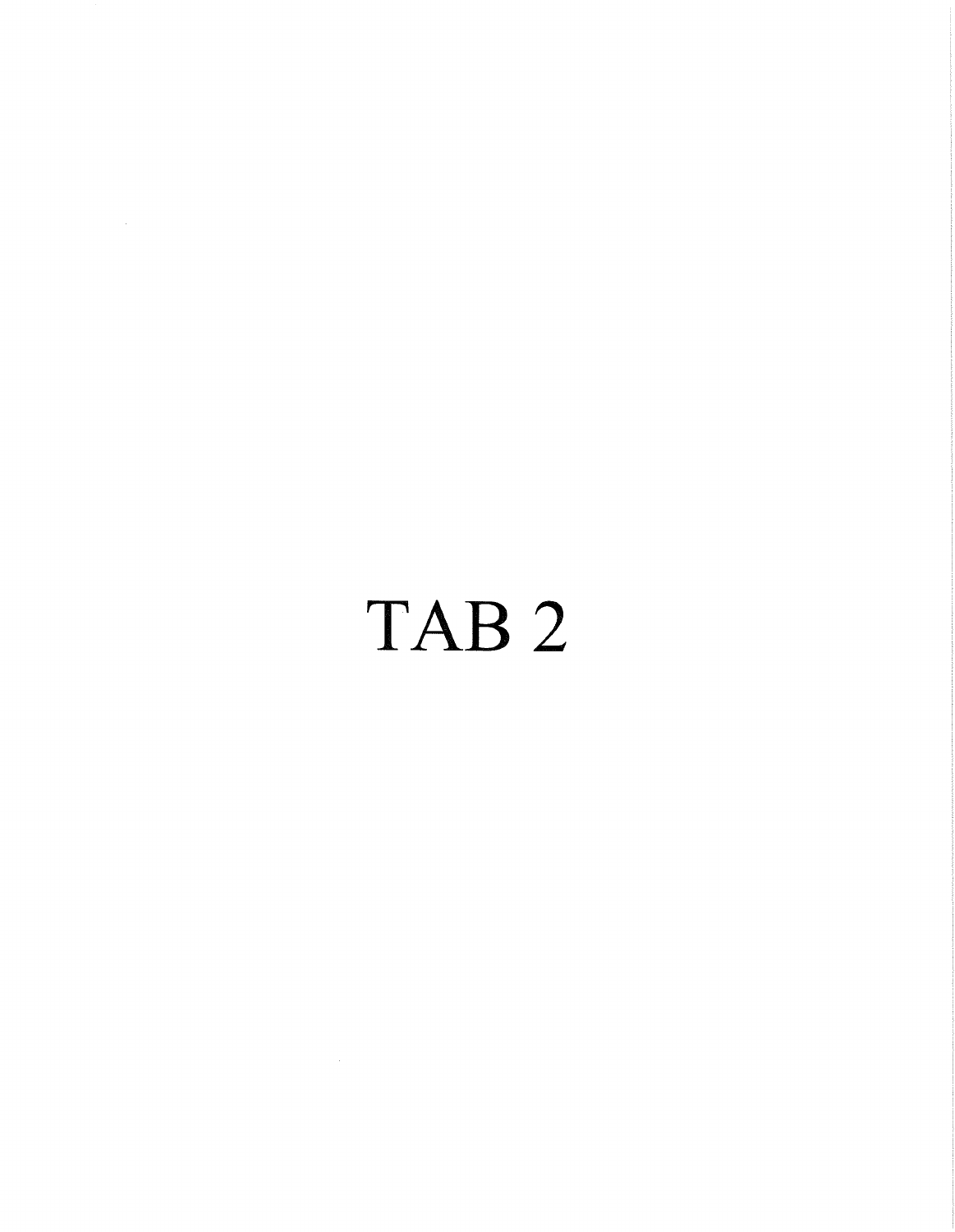## **POINT PAPER**

## **ANNEXATION and UTILITY EXPANSION COST-BENEFIT PRESENTATION**

**Issue:** The City of Palmetto is required to make decisions regarding annexations and utility expansions. These decisions include the analysis of the costs and benefits of the expenditure of City funds, as well as the consideration of development agreements.

**Background:** City Commission has asked for additional information regarding the cost and/or benefit of annexations.

Staff has prepared a power point presentation (attached) demonstrating the cost-benefit analysis, which is routinely considered as part of the development review process. Additionally, a spreadsheet is attached delineating examples of projected changes in the tax-base as associated with annexation and development.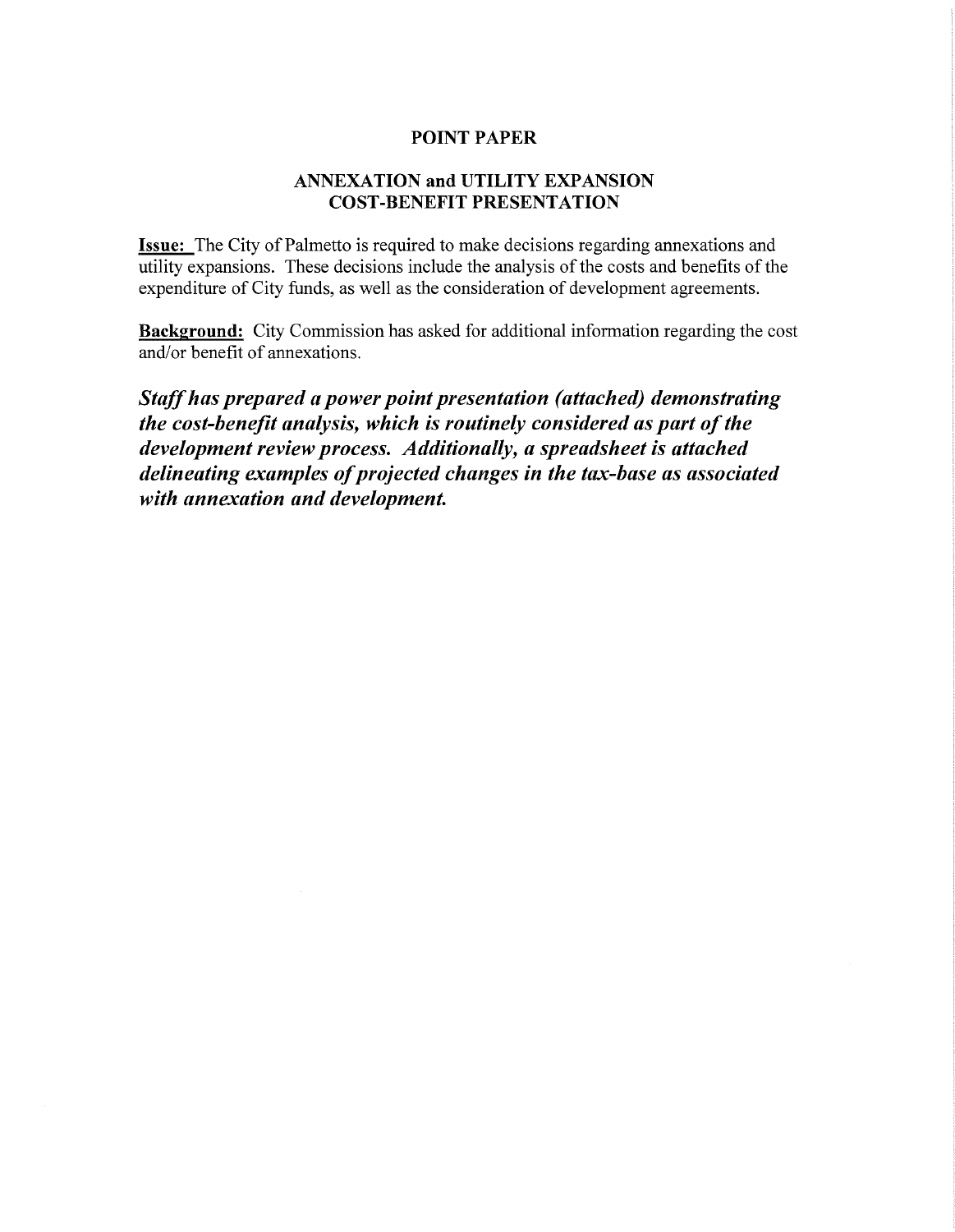





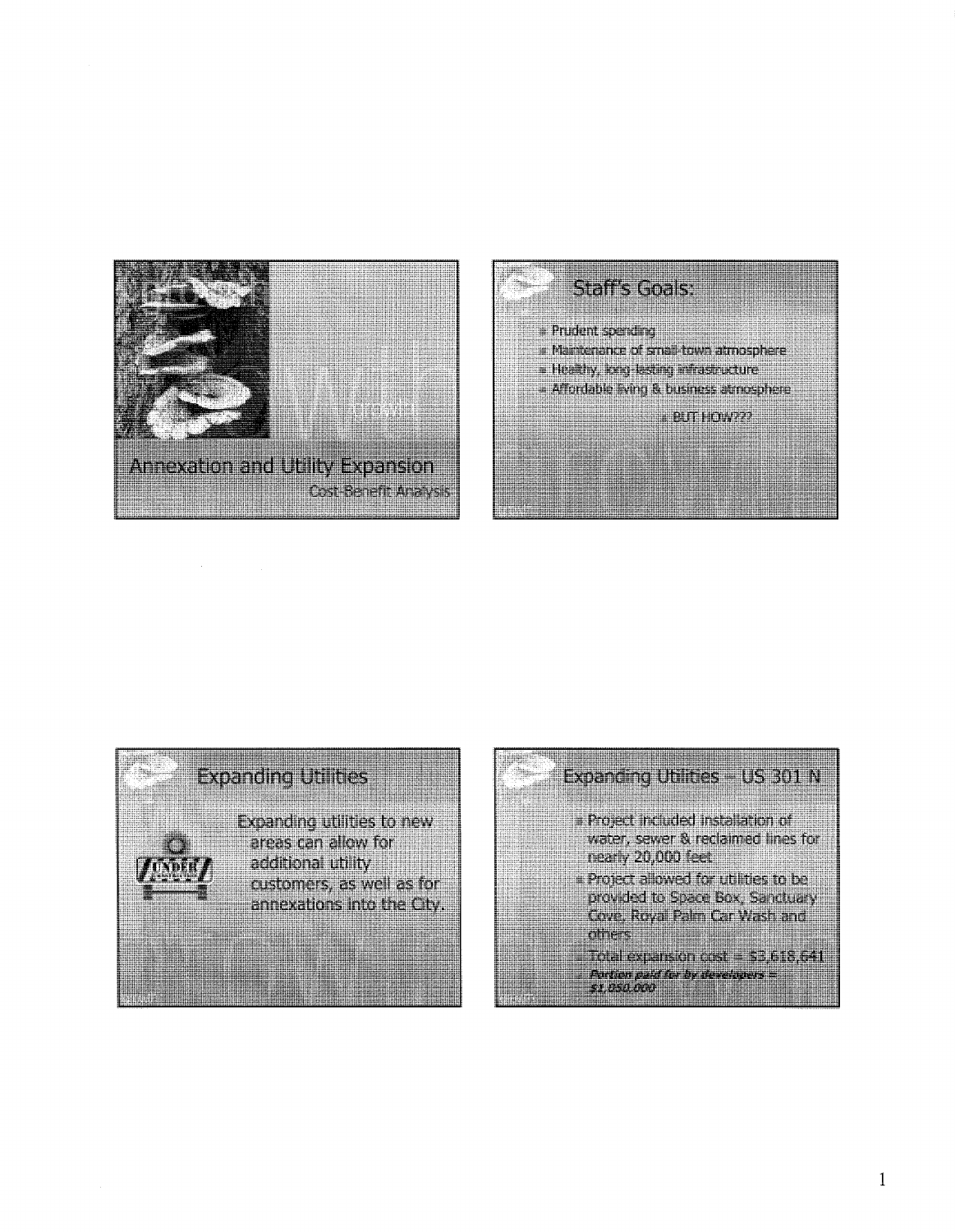

|                         | <b>Summary of Expenses</b>                                     |
|-------------------------|----------------------------------------------------------------|
| 115 301                 | \$3618,641                                                     |
| 11541<br>STE TOLI       | 5 337.000<br>SSIDSTEI                                          |
| <b>TAN DIRECTION</b>    | <b>Control Control</b><br><b>THE REAL PROPERTY AND INCOME.</b> |
| Net Expense \$2,718,641 |                                                                |
|                         |                                                                |
|                         |                                                                |



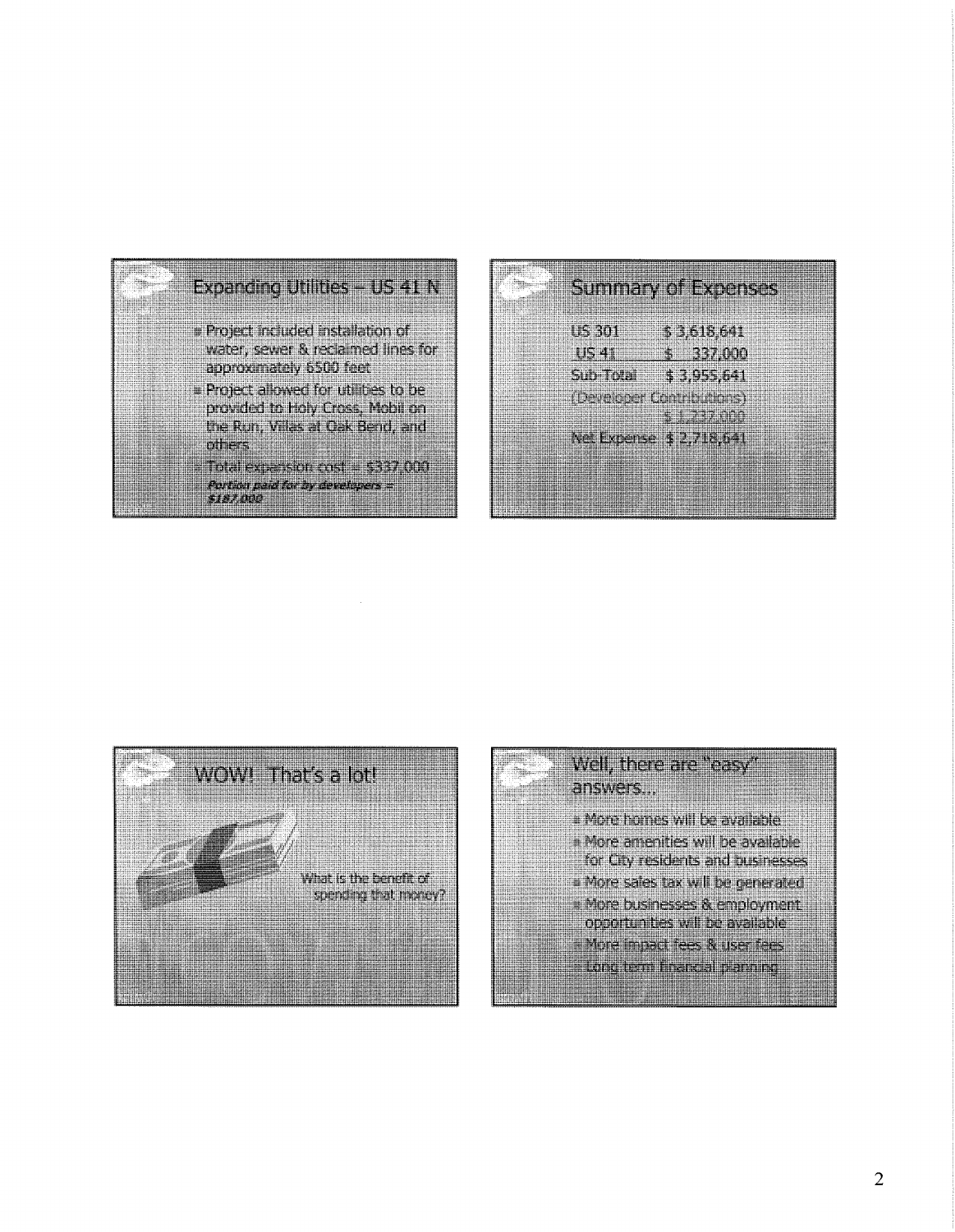





## More comparisons..... . US 41 utility expansion net cost = \$150,000 - US 41 annual estimated ad valorum increase =  $$3,069,016$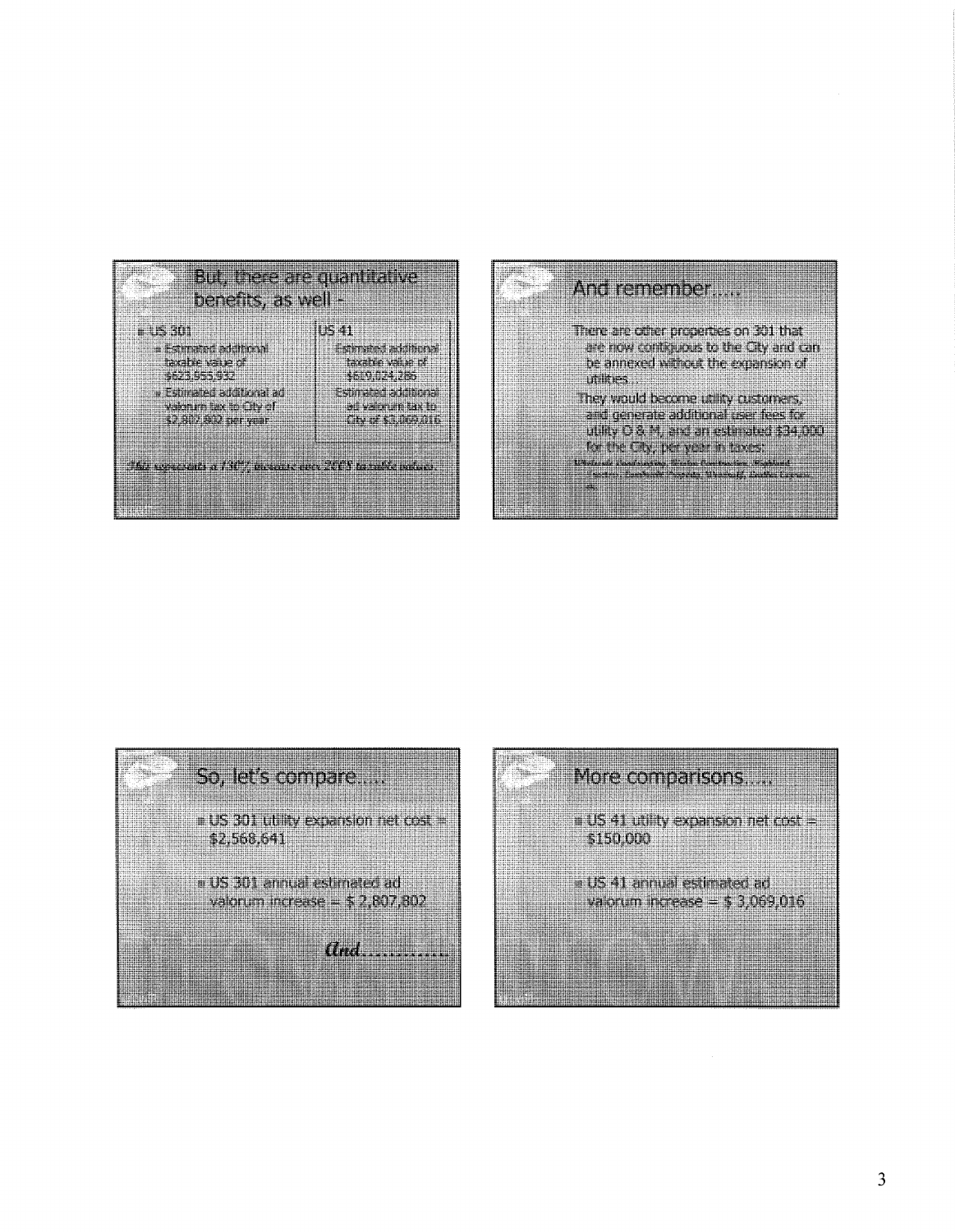





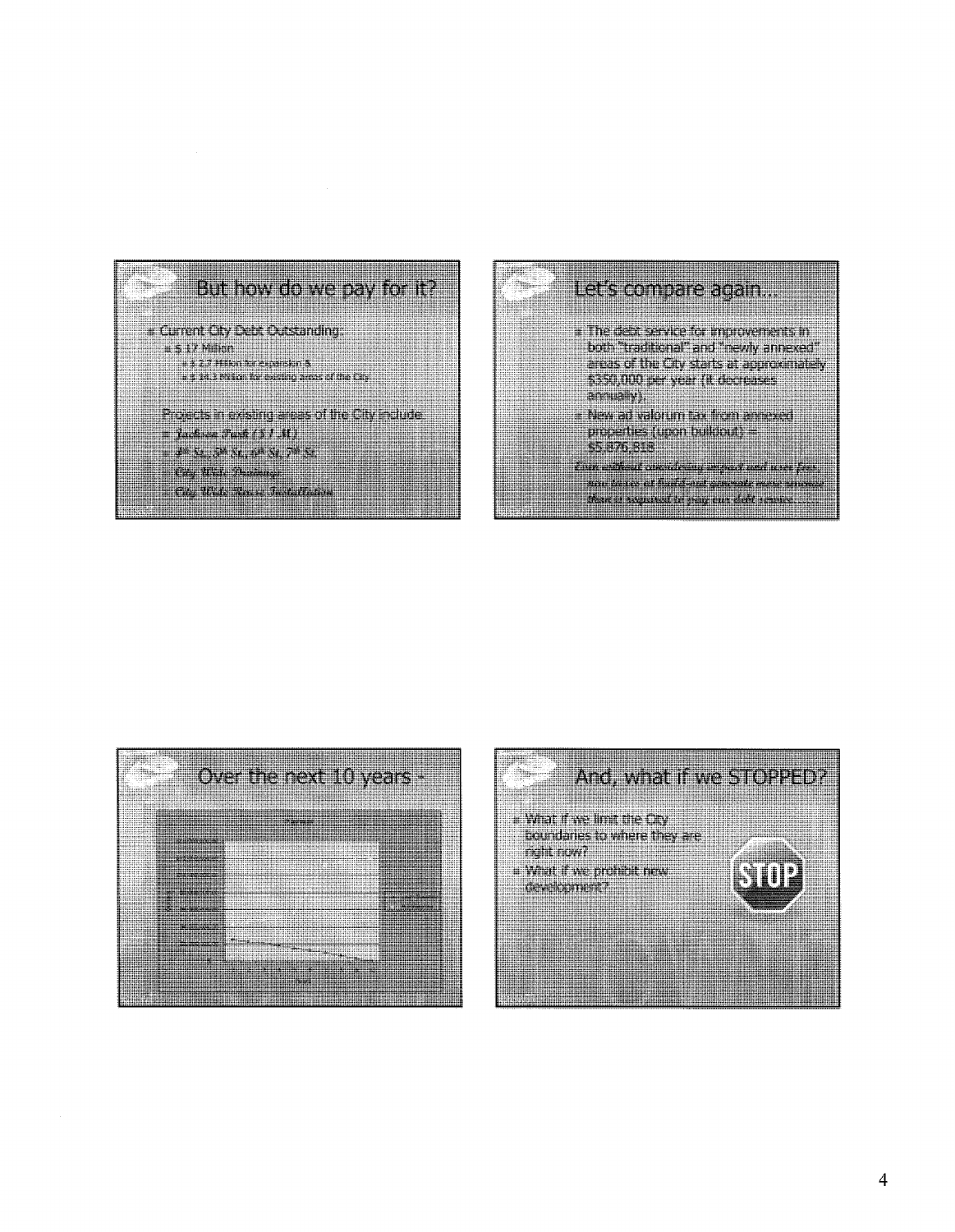

|                                                                                                                                                           | rentter outst 8° & 9° Statts                                                                                                   | – For Evenple, curent provinci project – to<br>improve and maintain small-bown, traditional                       |
|-----------------------------------------------------------------------------------------------------------------------------------------------------------|--------------------------------------------------------------------------------------------------------------------------------|-------------------------------------------------------------------------------------------------------------------|
| - Cost of proposed<br>project = 1619<br>i linkartan 1.291<br><b>Bir and 9-</b><br>Streets and all<br><b>CTORS SHEET LEE</b><br>approximately<br>11 P M WH | Ne come ad patrolement force to " pay as you go"<br>a would take almost 12 years for the project<br>over to feed this project! | Annual arl<br><u> 1946 pro lever</u><br><b>Bard to the City</b><br>from the identical<br>troled a ea<br>* 776 156 |